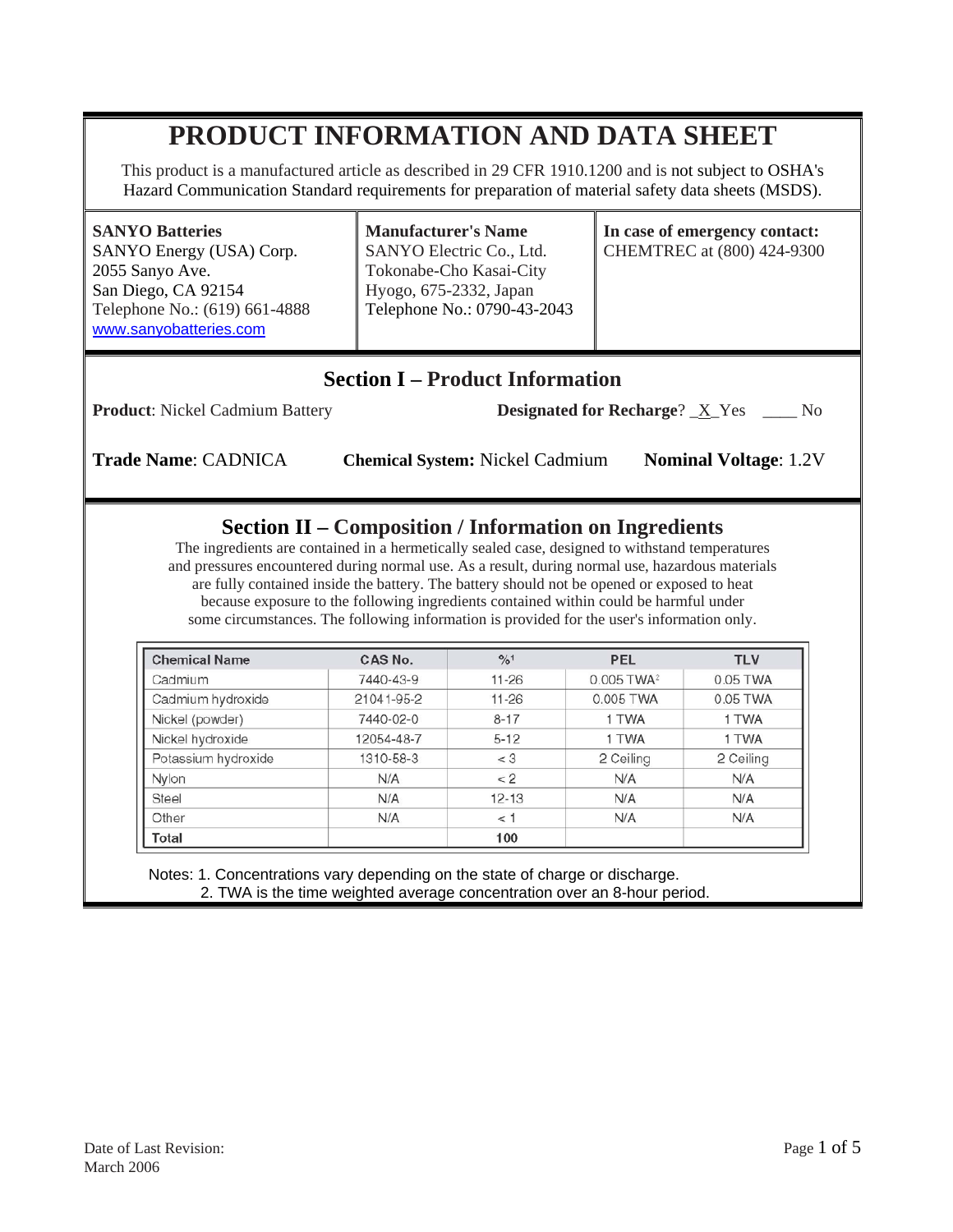| <b>Section III - Physical Data</b>                                                                                                                                                                                                                                                                                                                                                                                                                                |                                                                                                                                                                                                                                                                                                           |  |  |  |
|-------------------------------------------------------------------------------------------------------------------------------------------------------------------------------------------------------------------------------------------------------------------------------------------------------------------------------------------------------------------------------------------------------------------------------------------------------------------|-----------------------------------------------------------------------------------------------------------------------------------------------------------------------------------------------------------------------------------------------------------------------------------------------------------|--|--|--|
| Cadmium<br>Melting point $(^{\circ}F)$ : 610<br>Boiling point $(^{\circ}F)$ : 1,407<br>% Volatile by Volume:<br>Vapor Pressure (mm Hg):<br><b>Evaporation Rate:</b><br>Vapor Density ( $Air = 1$ ):<br>Specific Gravity (H2O): 8.65 @77;F<br>Solubility in Water: Insoluble<br>Appearance and Odor: Silver-white, blue-tinged,<br>lustrous metal<br>Electrolyte specific gravity : 1.29 g/cm<br>Electrolyte viscosity: 2.4 mPas (* mPas : milli-pascal<br>second) | <b>Cadmium Hydroxide</b><br>Melting Point (°F):<br>Boiling Point (°C):<br>% Volatile by Volume:<br>Vapor Pressure (mm Hg):<br><b>Evaporation Rate:</b><br>Vapor Density ( $Air = 1$ ):<br>Specific Gravity(H2O): 4.79<br>Solubility in Water: Practically insoluble<br>Appearance and Odor: Powder        |  |  |  |
| <b>Nickel Powder</b><br>Melting point $(^{\circ}F)$ : 2,831<br>Boiling point $(^{\circ}F)$ : 5,134<br>% Volatile by Volume:<br>Vapor Pressure (mm Hg):<br><b>Evaporation Rate:</b><br>Vapor Density ( $Air = 1$ ):<br>Specific Gravity (H2O): 8.90<br>Solubility in Water: Insoluble<br>Appearance and Odor: Powder                                                                                                                                               | <b>Nickel Hydroxide</b><br>Melting point $(^{\circ}F)$ : *<br>Boiling Point (°F):<br>% Volatile by Volume:<br>Vapor Pressure (mm Hg):<br><b>Evaporation Rate:</b><br>Vapor Density ( $Air = 1$ ):<br>Specific Gravity (H2O):<br>Solubility in Water: Insoluble<br>Appearance and Odor: Apple green powder |  |  |  |
|                                                                                                                                                                                                                                                                                                                                                                                                                                                                   | * Note: decomposes above 392 <sub>i</sub> F into NiO and H2O.                                                                                                                                                                                                                                             |  |  |  |
| <b>Potassium Hydroxide:</b><br>Melting point $(^{\circ}F)$ :*<br>Boiling Point (°F):<br>% Volatile by Volume:<br>Vapor Pressure (mm Hg):<br><b>Evaporation Rate:</b><br>Vapor Density ( $Air = 1$ ):<br>Specific Gravity (H2O):<br>Solubility in Water: Soluble in 0.9 part water, 0.6 part in boiling water<br>Appearance and Odor: White or slightly yellow                                                                                                     |                                                                                                                                                                                                                                                                                                           |  |  |  |
| * Note: Potassium hydroxide is present as a liquid or paste and acts as the electrolyte in the battery cell.<br>Section IV – Fire and Explosion Hazard Data                                                                                                                                                                                                                                                                                                       |                                                                                                                                                                                                                                                                                                           |  |  |  |
| Flash Point: NA<br>Lower Explosive Limit: NA<br>Upper Explosive Limit: NA                                                                                                                                                                                                                                                                                                                                                                                         | Extinguishing Media: Any class of extinguishing<br>medium may be used on the batteries or their<br>packing material.                                                                                                                                                                                      |  |  |  |
| Special Fire Fighting Procedures: Special Fire Fighting Procedures: Exposure to temperatures of above 212°F<br>can cause evaporation of the liquid content of the potassium hydroxide electrolyte resulting in the rupture of<br>the cell. Potential for exposure to cadmium fumes during fire; use self-contained breathing apparatus.                                                                                                                           |                                                                                                                                                                                                                                                                                                           |  |  |  |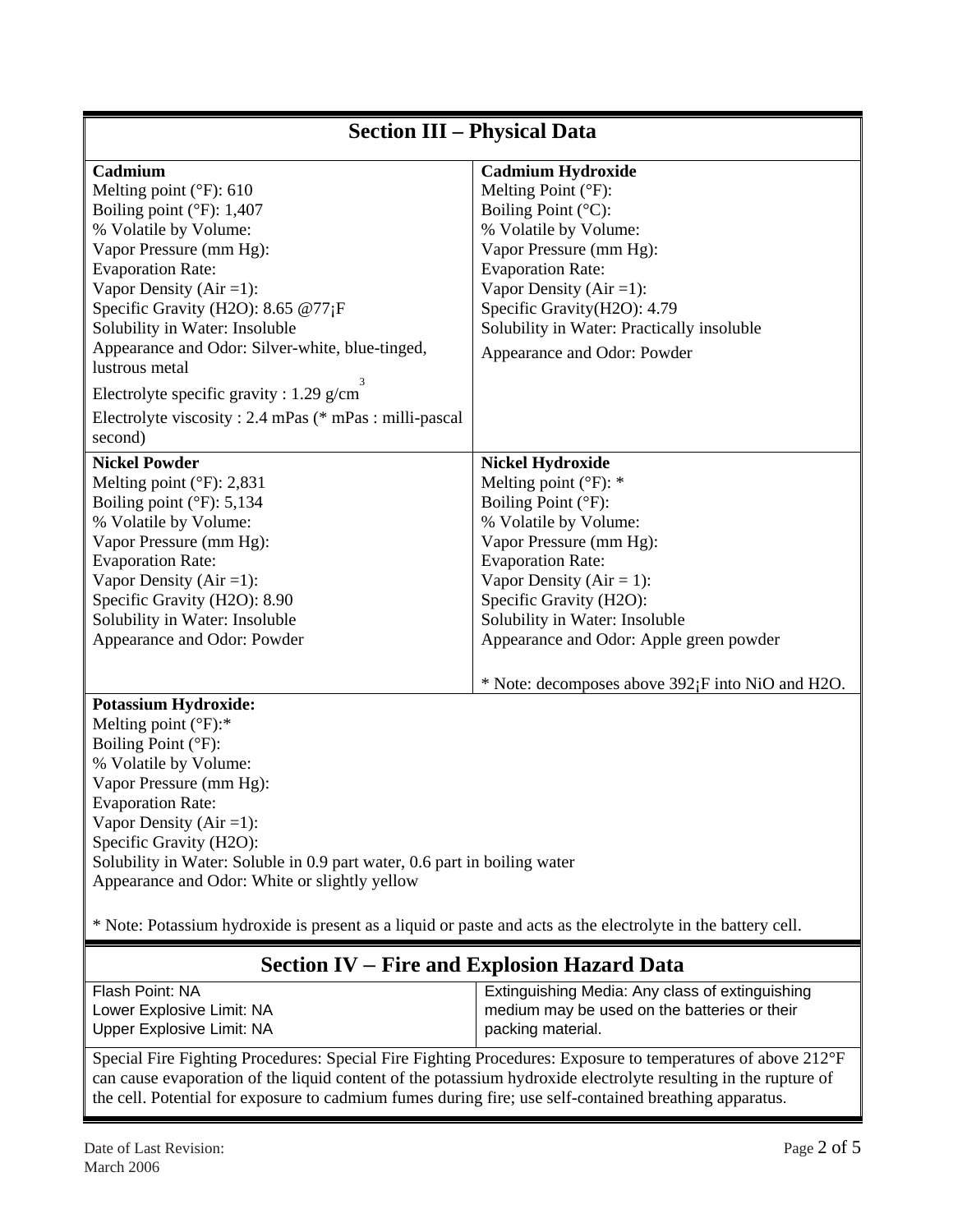## **Section V** – **Health Hazard Data**

Threshold Limit Values: See Section II

Effects of a Single (Acute) Overexposure:

**Inhalation**: During normal use inhalation is an unlikely route of exposure due to containment of hazardous materials within the battery case. However, should the batteries be exposed to extreme heat or pressures causing a breach in the battery cell case, exposure to the constituents may occur. Inhalation of cobalt dusts may result in pulmonary conditions.

**Ingestion**: If the battery case is breached in the digestive tract, the electrolyte may cause localized burns. **Skin Absorption**: No evidence of adverse effects from available data.

**Skin Contact:** Exposure to the electrolyte contained inside the battery may result in chemical burns. Exposure to nickel may cause dermatitis in some sensitive individuals.

**Eye Contact**: Exposure to the electrolyte contained inside the battery may result in severe irritation and chemical burns.

**Carcinogenicity**: Nickel has been identified by the National Toxicology Program (NTP) as reasonably anticipated to be a carcinogen. Cobalt has been identified by IARC as a 2B carcinogen.

**Other Effects of Repeated (Chronic) Exposure**: Chronic overexposure to nickel may result in cancer; dermal contact may result in dermatitis in sensitive individuals.

**Medical Conditions Aggravated by Overexposure**: A knowledge of the available toxicology information and of the physical and chemical properties of the material suggests that overexposure in unlikely to aggravate existing medical conditions.

**Emergency and First Aid Procedures**: Swallowing: Do not induce vomiting. Seek medical attention immediately.

**Skin**: If the internal cell materials of an opened battery cell comes into contact with the skin, immediately flush with water for at least 15 minutes.

**Inhalation**: If potential for exposure to fumes or dusts occurs, remove immediately to fresh air and seek medical attention.

**Eyes**: If the contents from an opened battery comes into contact with the eyes, immediately flush eyes with water continuously for at least 15 minutes. Seek medical attention.

#### **Section VI** – **Reactivity Data**

The batteries are stable under normal operating conditions.

Hazardous polymerization will not occur.

Hazardous decomposition products: oxides of nickel and cadmium.

Conditions to avoid: heat, open flames, sparks, and moisture.

Potential incompatibilities (i.e., materials to avoid contact with): The battery cells are encased in a nonreactive container; however, if the container is breached, avoid contact of internal battery components with acids, aldehydes, and carbamate compounds.

#### **Section VII** – **Spill and Leak Procedures**

Spill and leaks are unlikely because cells are contained in a hermetically sealed case. If the battery case is breached, don protective clothing that is impervious to caustic materials and absorb or pack spill residues in inert material. Dispose of as a hazardous waste in accordance with applicable state and federal regulations. Resultant spill residues may be characterized as D002 (caustic) and D006 (cadmium) pursuant to the federal Resource Conservation and Recovery Act (RCRA). See Section IV for response to fires or explosions.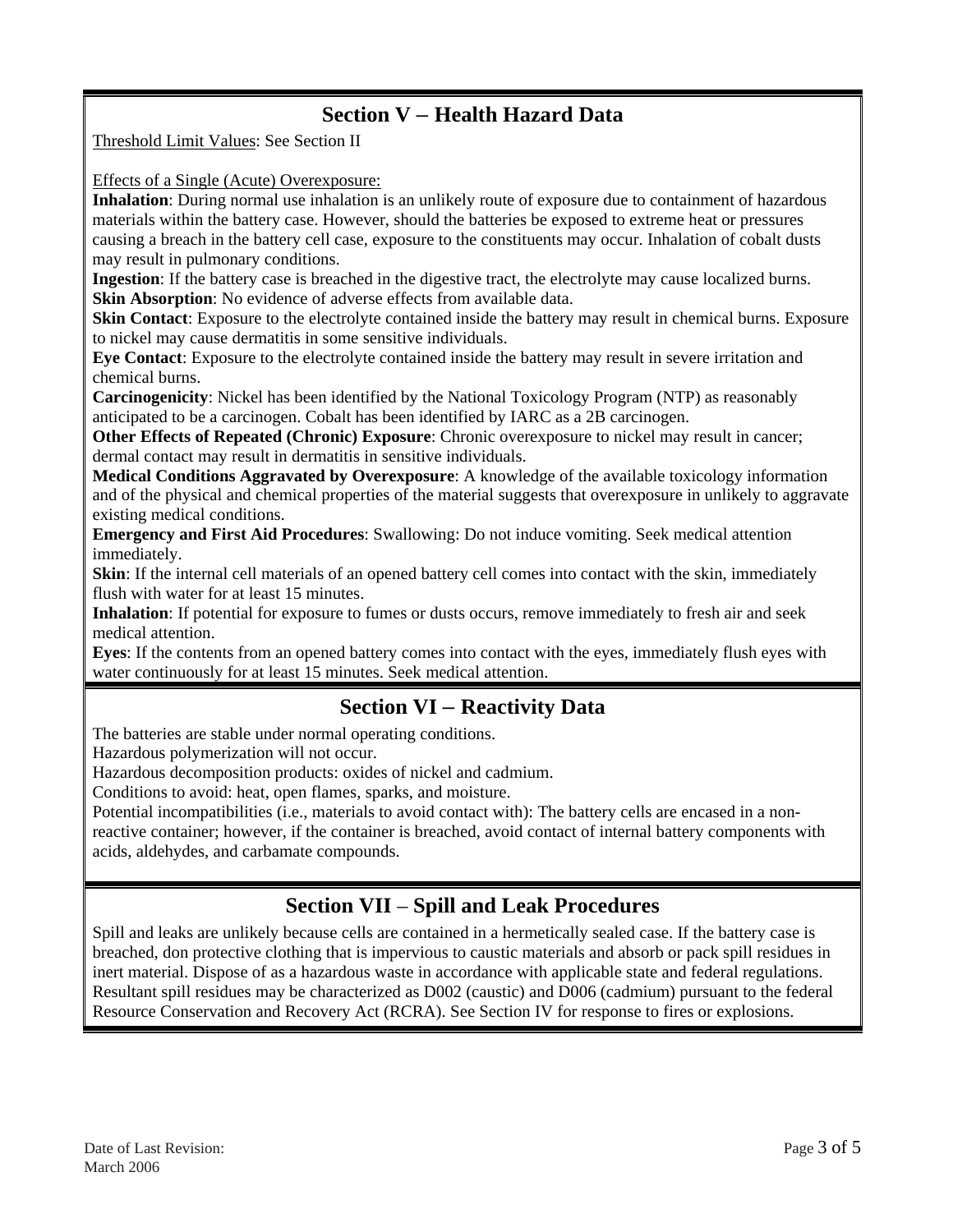## **Section VIII** – **Safe Handling and Use**

**Ventilation Requirements:** Not required under normal use. **Respiratory Protection:** Not required under normal use. **Eye Protection:** Not required under normal use. **Gloves**: Not required under normal use.

# **Section IX** – **Precautions for Safe Handling and Use**

**Storage**: Store in a cool place, but prevent condensation on cell or battery terminals. Elevated temperatures may result in reduced battery life. Optimum storage temperatures are between -31°F and 95°F.

**Mechanical Containment**: If there are special encapsulation or sealing requirements, consult your SANYO Energy Corp. representative about possible cell hazard precautions or limitations.

**Handling**: Accidental short circuit will bring high temperature elevation to the battery as well as shorten the battery life. Be sure to avoid prolonged short circuit since the heat can burn attendant skin and even rupture of the battery cell case. Batteries packaged in bulk containers should not be shaken. Metal covered tables or belts used for assembly of batteries into devices can be the source of short circuits; apply insulating material to assembly work surface. If soldering or welding to the case of the battery is required, consult your Sanyo Energy Corp. representative for proper precautions to prevent seal damage or external short circuit.

**Charging**: This battery is designed for recharging. A loss of voltage and capacity of batteries due to self-discharge during prolonged storage is unavoidable. Charge battery before use. Observe the specified charge rate since higher rates can cause a rise in internal gas pressure that may result in damaging heat generation or cell rupture and/or venting.

**Labeling**: If normal label warnings are not visible, it is important to provide a device label stating: CAUTION: Do not dispose in fire, mix with other battery types, charge above specified rate, connect improperly, or short circuit, which may result in overheating, explosion or leakage of cell contents. **Soldering/welding:** If soldering or welding to the case of the battery is required, consult your Sanyo Energy Corp. representative for proper precautions to prevent seal damage or external short circuit.

## **Section X – Recycling and Disposal**

SANYO encourages battery recycling. Our nickel cadmium batteries are recyclable through the Rechargeable Battery Recycling Corporation's (RBRC) *Charge Up to Recycle! Program*. For information call 1-800-8- BATTERY or see their website at www.rbrc.org. Nickel cadmium batteries must be handled in accordance with all applicable state and federal laws and regulations.



DO NOT INCINERATE or subject battery cells to temperatures in excess of 212 F. Such treatment can vaporize the liquid electrolyte causing cell rupture. Incineration may result in cadmium emissions.